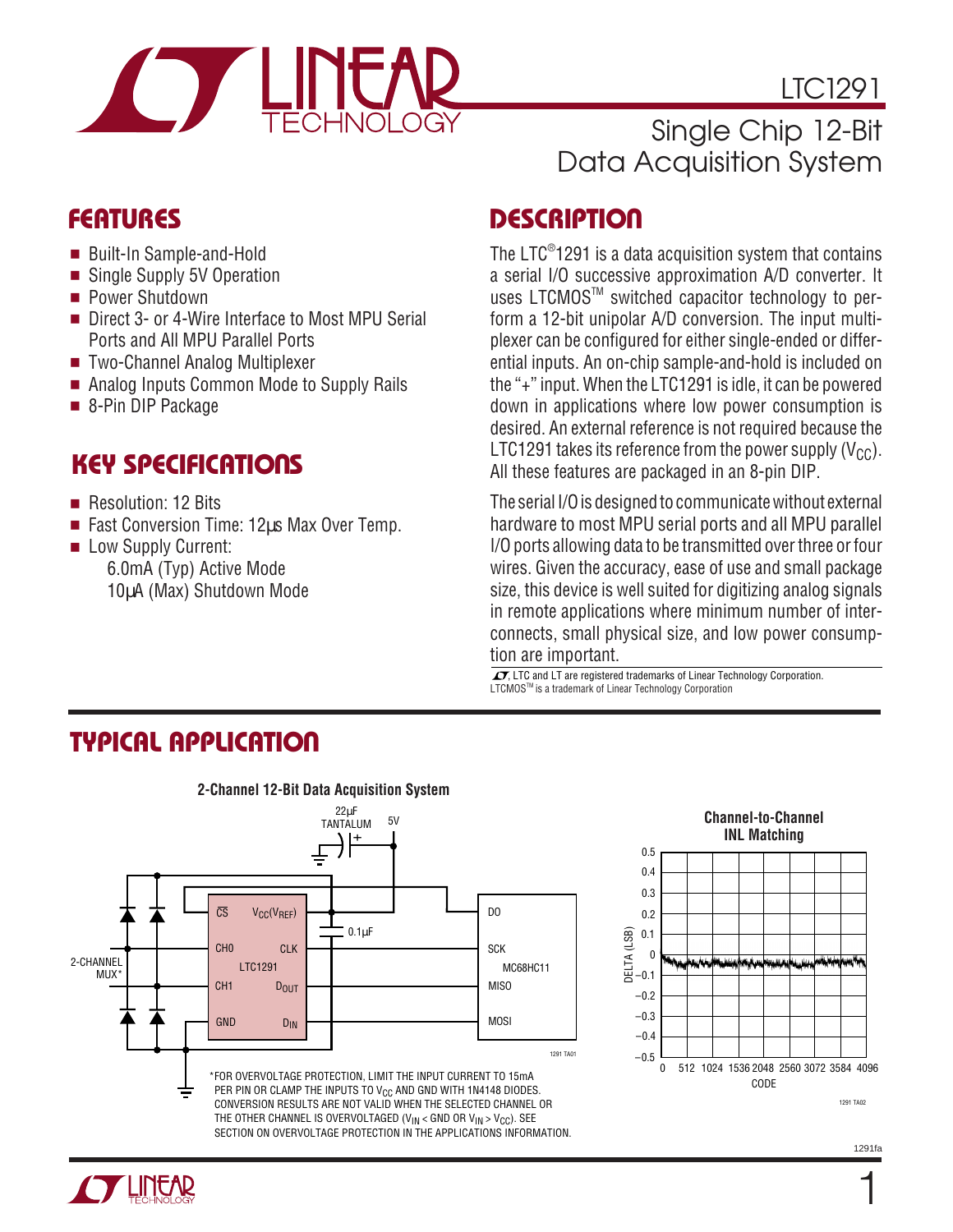| (Notes 1 and 2)                            |
|--------------------------------------------|
|                                            |
| Voltage                                    |
|                                            |
|                                            |
|                                            |
|                                            |
| <b>Operating Temperature Range</b>         |
| LTC1291BC, LTC1291CC,                      |
|                                            |
|                                            |
| Lead Temperature (Soldering, 10 sec) 300°C |
|                                            |

### **MBSOLUTE MAXIMUM RATINGS PACKAGE/ORDER INFORMATION**



Consult LTC Marketing for parts specified with wider operating temperature ranges.

# **CONVERTER AND MULTIPLEXER CHARACTERISTICS** The **•** denotes the specifications

| <b>PARAMETER</b>                                                | <b>CONDITIONS</b>                       |           | <b>LTC1291B</b><br><b>MAX</b><br><b>MIN</b><br>TYP | <b>LTC1291C</b><br><b>TYP</b><br><b>MAX</b><br><b>MIN</b> | <b>LTC1291D</b><br>MIN<br>TYP<br><b>MAX</b> | <b>UNITS</b> |
|-----------------------------------------------------------------|-----------------------------------------|-----------|----------------------------------------------------|-----------------------------------------------------------|---------------------------------------------|--------------|
| Offset Error                                                    | (Note 4)                                | $\bullet$ | $\pm 3.0$                                          | $\pm 3.0$                                                 | $\pm 3.0$                                   | <b>LSB</b>   |
| Linearity Error (INL)                                           | (Note 4 & 5)                            |           | ±0.5                                               | ±0.5                                                      | $\pm 0.75$                                  | <b>LSB</b>   |
| Gain Error                                                      | (Note 4)                                |           | ±1.0                                               | ±2.0                                                      | ±4.0                                        | <b>LSB</b>   |
| Minimum Resolution for which No<br>Missing Codes are Guaranteed |                                         |           | 12                                                 | 12                                                        | 12                                          | <b>Bits</b>  |
| Analog Input Range                                              | (Note 7)                                |           | $-0.05V$ to $V_{CC}$ + 0.05V                       |                                                           |                                             |              |
| On Channel Leakage Current<br>(Note 8)                          | On Channel = $5V$<br>Off Channel = $0V$ | ●         | ±1                                                 | ±1                                                        | ±1                                          | μA           |
|                                                                 | On Channel = $0V$<br>Off Channel = $5V$ |           | ±1                                                 | ±1                                                        | ±1                                          | μA           |
| Off Channel Lekage Current<br>(Note 8)                          | On Channel = $5V$<br>Off Channel = $0V$ | Ω         | ±1                                                 | ±1                                                        | ±1                                          | μA           |
|                                                                 | On Channel = $0V$<br>Off Channel = $5V$ |           | ±1                                                 | ±1                                                        | ±1                                          | μA           |

which apply over the full operating temperature range, otherwise specifications are at T<sub>A</sub> = 25°C. (Note 3)

#### **AC CHARACTERISTICS The** ● **denotes the specifications which apply over the full operating temperature range, otherwise specifications are at**  $T_A = 25^\circ C$ **. (Note 3)**

|               |                                     |                                 | LTC1291B/LTC1291C/LTC1291D |            |                   |
|---------------|-------------------------------------|---------------------------------|----------------------------|------------|-------------------|
| <b>SYMBOL</b> | <b>PARAMETER</b>                    | <b>CONDITIONS</b>               | MIN<br>TYP                 | <b>MAX</b> | <b>UNITS</b>      |
| fcLK          | <b>Clock Frequency</b>              | $V_{CC} = 5V$ (Note 6)          | (Note 9)                   | 1.0        | <b>MHz</b>        |
| tsmpL         | Analog Input Sample Time            | See Operating Sequence          | 2.5                        |            | <b>CLK Cycles</b> |
| tconv         | <b>Conversion Time</b>              | See Operating Sequence          | 12                         |            | <b>CLK Cycles</b> |
| tcyc          | <b>Total Cycle Time</b>             | See Operating Sequence (Note 6) | 18 CLK<br>$+500$ ns        |            | Cycles            |
| tdDO          | Delay Time, CLK↓ to Dou⊤ Data Valid | See Test Circuits               | 160                        | 300        | ns                |

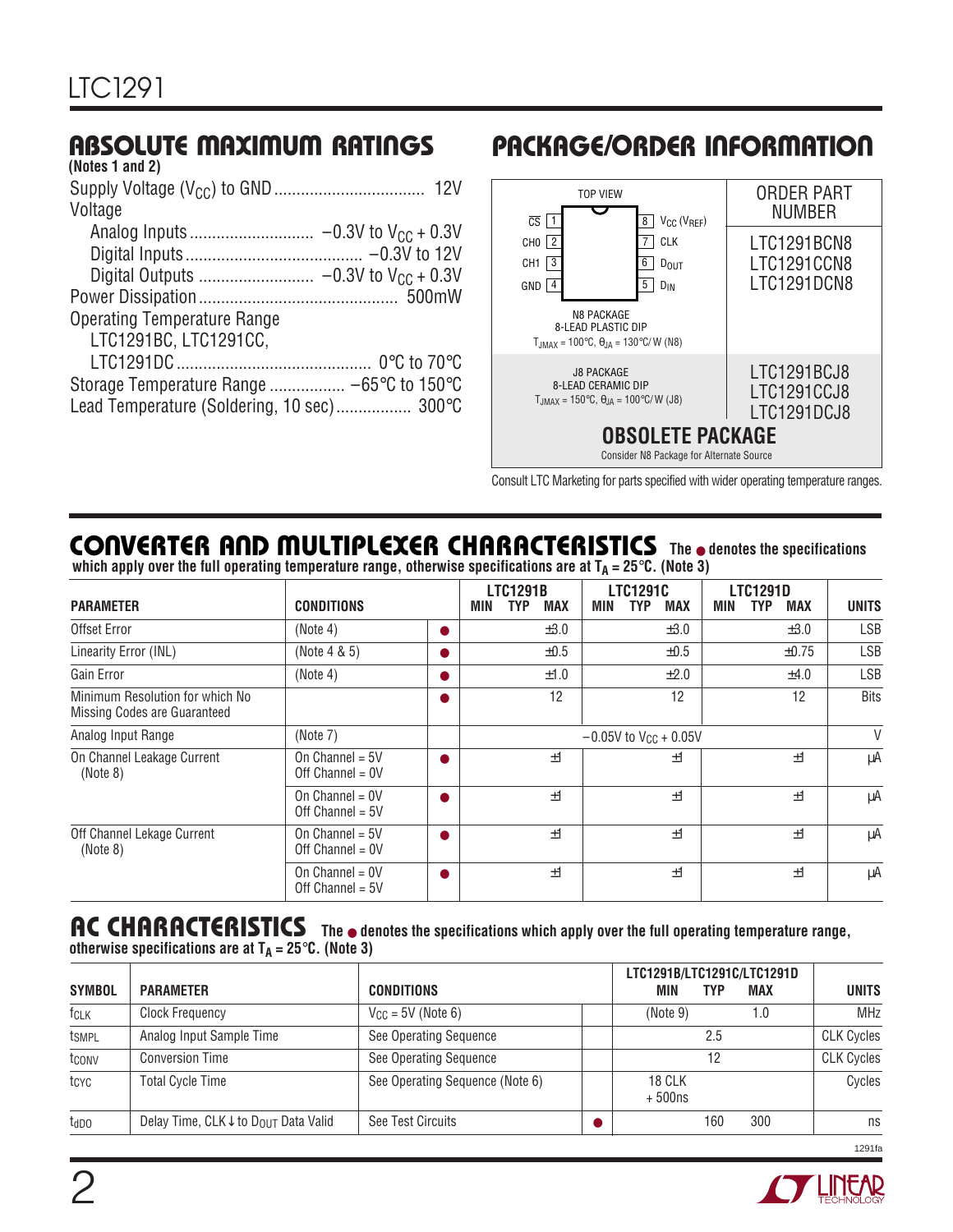**AC CHARACTERISTICS The** ● **denotes the specifications which apply over the full operating temperature range, otherwise specifications are at**  $T_A = 25^\circ \text{C}$ **. (Note 3)** 

| <b>SYMBOL</b>                        | <b>PARAMETER</b>                                           | <b>CONDITIONS</b>         |    | MIN | TYP | LTC1291B/LTC1291C/LTC1291D<br><b>MAX</b> | <b>UNITS</b>      |
|--------------------------------------|------------------------------------------------------------|---------------------------|----|-----|-----|------------------------------------------|-------------------|
| tdis                                 | Delay Time, CST to Dout Hi-Z                               | See Test Circuits         | D. |     | 80  | 150                                      | ns                |
| ten                                  | Delay Time, CLK↓ to Dou⊤ Enabled                           | See Test Circuits         | n. |     | 80  | 200                                      | ns                |
| thDI                                 | Hold Time, D <sub>IN</sub> after CLKT                      | $V_{CC} = 5V$ (Note 6)    |    | 50  |     |                                          | ns                |
| thDO                                 | Time Output Data Remains Valid after CLK↓                  |                           |    |     | 130 |                                          | ns                |
| twhclk                               | <b>CLK High Time</b>                                       | $V_{CC} = 5V$ (Note 6)    |    | 300 |     |                                          | ns                |
| twlclk                               | <b>CLK Low Time</b>                                        | $V_{CC} = 5V$ (Note 6)    |    | 400 |     |                                          | ns                |
| tf                                   | DOUT Fall Time                                             | See Test Circuits         |    |     | 65  | 130                                      | ns                |
| $t_{\text{r}}$                       | DOUT Rise Time                                             | See Test Circuits         |    |     | 25  | 50                                       | ns                |
| t <sub>suDI</sub>                    | Setup Time, D <sub>IN</sub> Stable before CLK <sup>T</sup> | $V_{CC} = 5V$ (Note 6)    |    | 50  |     |                                          | ns                |
| $t_{\text{su} \overline{\text{CS}}}$ | Setup Time, CS↓ before CLK↑                                | $V_{CC} = 5V$ (Note 6)    |    | 50  |     |                                          | ns                |
| twhcs                                | CS High Time During Conversion                             | $V_{CC}$ = 5V (Note 6)    |    | 500 |     |                                          | ns                |
| twlcs                                | CS Low Time During Data Transfer                           | $V_{CC} = 5V$ (Note 6)    |    | 18  |     |                                          | <b>CLK Cycles</b> |
| $C_{IN}$                             | Input Capacitance                                          | Analog Inputs On Channel  |    |     | 100 |                                          | pF                |
|                                      |                                                            | Analog Inputs Off Channel |    |     |     |                                          | рF                |
|                                      |                                                            | Digital Inputs            |    |     | 5   |                                          | рF                |

#### **DIGITAL AND DC ELECTRICAL CHARACTERISTICS** The  $\bullet$  denotes the specifications which **apply over the full operating temperature range, otherwise specifications are at TA = 25**°**C. (Note 3)**

|                       |                                 |                                                     |           | LTC1291B/LTC1291C/LTC1291D |            |        |              |
|-----------------------|---------------------------------|-----------------------------------------------------|-----------|----------------------------|------------|--------|--------------|
| <b>SYMBOL</b>         | <b>PARAMETER</b>                | <b>CONDITIONS</b>                                   |           | MIN                        | <b>TYP</b> | MAX    | <b>UNITS</b> |
| V <sub>IH</sub>       | High Level Input Voltage        | $V_{\text{CC}} = 5.25V$                             | $\bullet$ | 2.0                        |            |        | V            |
| $V_{IL}$              | Low Level Input Voltage         | $V_{\text{CC}} = 4.75V$                             | O         |                            |            | 0.8    | V            |
| ĪЩ                    | <b>High Level Input Current</b> | $V_{IN} = V_{CC}$                                   | ●         |                            |            | 2.5    | μA           |
| Ιщ                    | Low Level Input Current         | $V_{IN} = 0V$                                       | $\bullet$ |                            |            | $-2.5$ | μA           |
| <b>V<sub>OH</sub></b> | High Level Output Voltage       | $V_{CC} = 4.75V$ , $I_{OUT} = -10\mu A$             |           |                            | 4.7        |        | V            |
|                       |                                 | $V_{CC} = 4.75V$ , $I_{OUT} = -360 \mu A$           |           | 2.4                        | 4.0        |        | V            |
| <b>V<sub>OL</sub></b> | Low Level Output Voltage        | $V_{CC} = 4.75V$ , $I_{OUT} = 1.6mA$                | ●         |                            |            | 0.4    | V            |
| 1 <sub>0Z</sub>       | High Z Output Leakage           | $V_{OUT} = V_{CC}$ , $\overline{CS}$ High           | ●         |                            |            | 3      | μA           |
|                       |                                 | $V_{\text{OUT}} = 0V$ , $\overline{\text{CS}}$ High |           |                            |            | $-3$   | μA           |
| <b>ISOURCE</b>        | <b>Output Source Current</b>    | $V_{\text{OUT}} = 0V$                               |           |                            | $-20$      |        | mA           |
| <b>ISINK</b>          | <b>Output Sink Current</b>      | $V_{OUT} = V_{CC}$                                  |           |                            | 20         |        | mA           |
| Icc                   | <b>Positive Supply Current</b>  | $\overline{\text{CS}}$ High                         | $\bullet$ |                            | 6          | 12     | mA           |
|                       |                                 | CS High Power Shutdown CLK Off                      | ●         |                            | 5          | 10     | μA           |

**Note 1:** Absolute Maximum Ratings are those values beyond which the life of a device may be impaired.

**Note 2:** All voltage values are with respect to ground (unless otherwise noted).

**Note 3:**  $V_{CC} = 5V$ ,  $CLK = 1.0MHz$  unless otherwise specified.

**Note 4:** One LSB is equal to V<sub>CC</sub> divided by 4096. For example, when V<sub>CC</sub> =  $5V$ ,  $1LSB = 5V/4096 = 1.22mV$ .

**Note 5:** Linearity error is specified between the actual end points of the A/D transfer curve. The deviation is measured from the center of the quantization band.

**Note 6:** Recommended operating conditions.

**Note 7:** Two on-chip diodes are tied to each analog input which will conduct for analog voltages one diode drop below GND or one diode drop above V<sub>CC</sub>. Be careful during testing at low V<sub>CC</sub> levels (4.5V), as high level analog inputs (5V) can cause this input diode to conduct, especially at elevated temperature, and cause errors for inputs near full scale. This spec allows 50mV forward bias of either diode. This means that as long as the analog input does not exceed the supply voltage by more than 50mV, the output code will be correct.

**Note 8**: Channel leakage current is measured after the channel selection. **Note 9:** Increased leakage currents at elevated temperatures cause the S/H to droop, therefore it is recommended that  $f_{CLK} \ge 125$ kHz at 125°C,  $f_{CLK} \geq 30$ kHz at 85°C and  $f_{CLK} \geq 3$ kHz at 25°C.

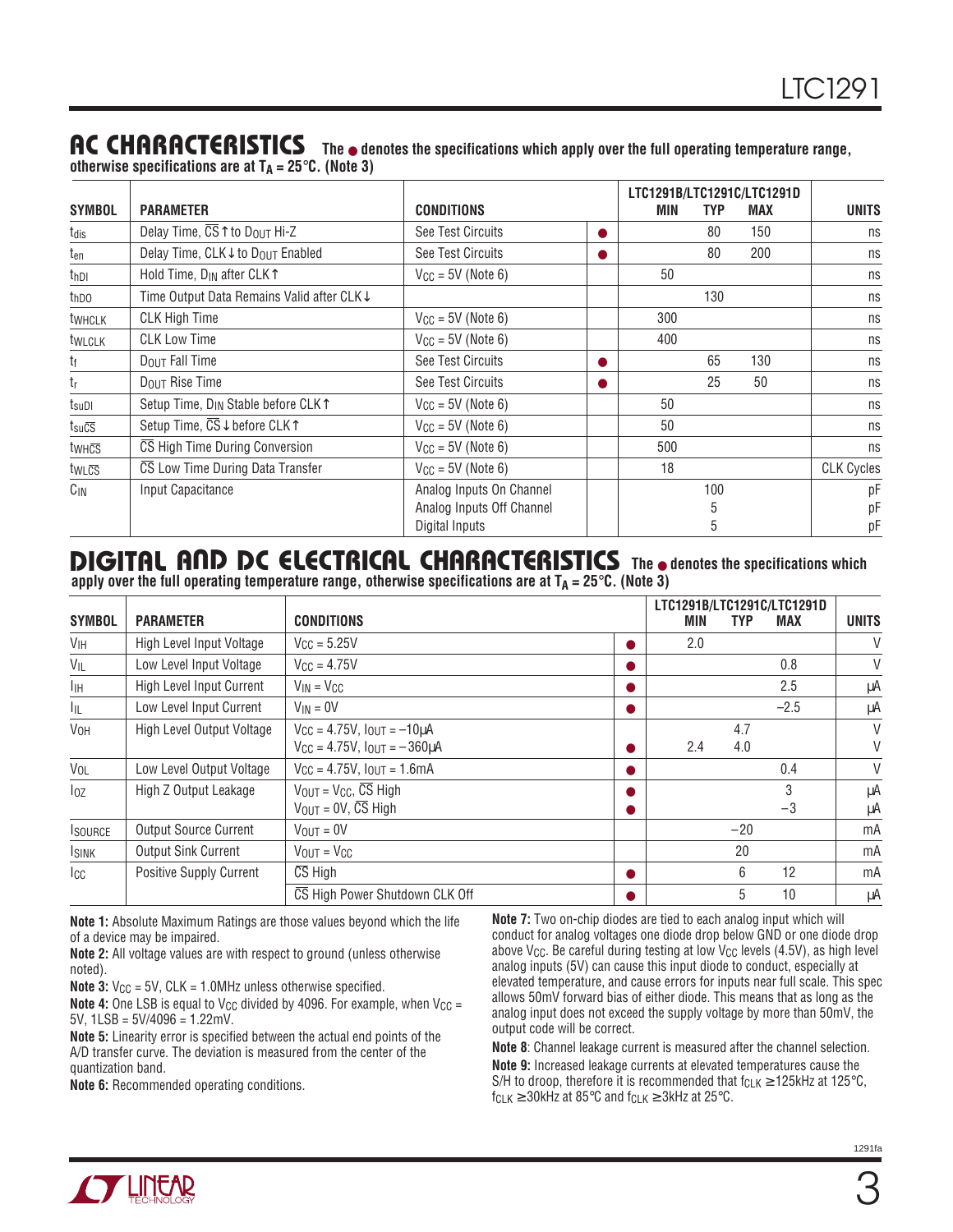### **C C HARA TERISTICS U W TYPICAL PERFOR A CE**



\* AS THE CLK FREQUENCY IS DECREASED FROM 1MHz, MINIMUM CLK FREQUENCY (∆ERROR ≤ 0.1LSB) REPRESENTS THE FREQUENCY AT WHICH A 0.1LSB SHIFT IN ANY CODE TRANSITION FROM ITS 1MHz VALUE IS FIRST DETECTED

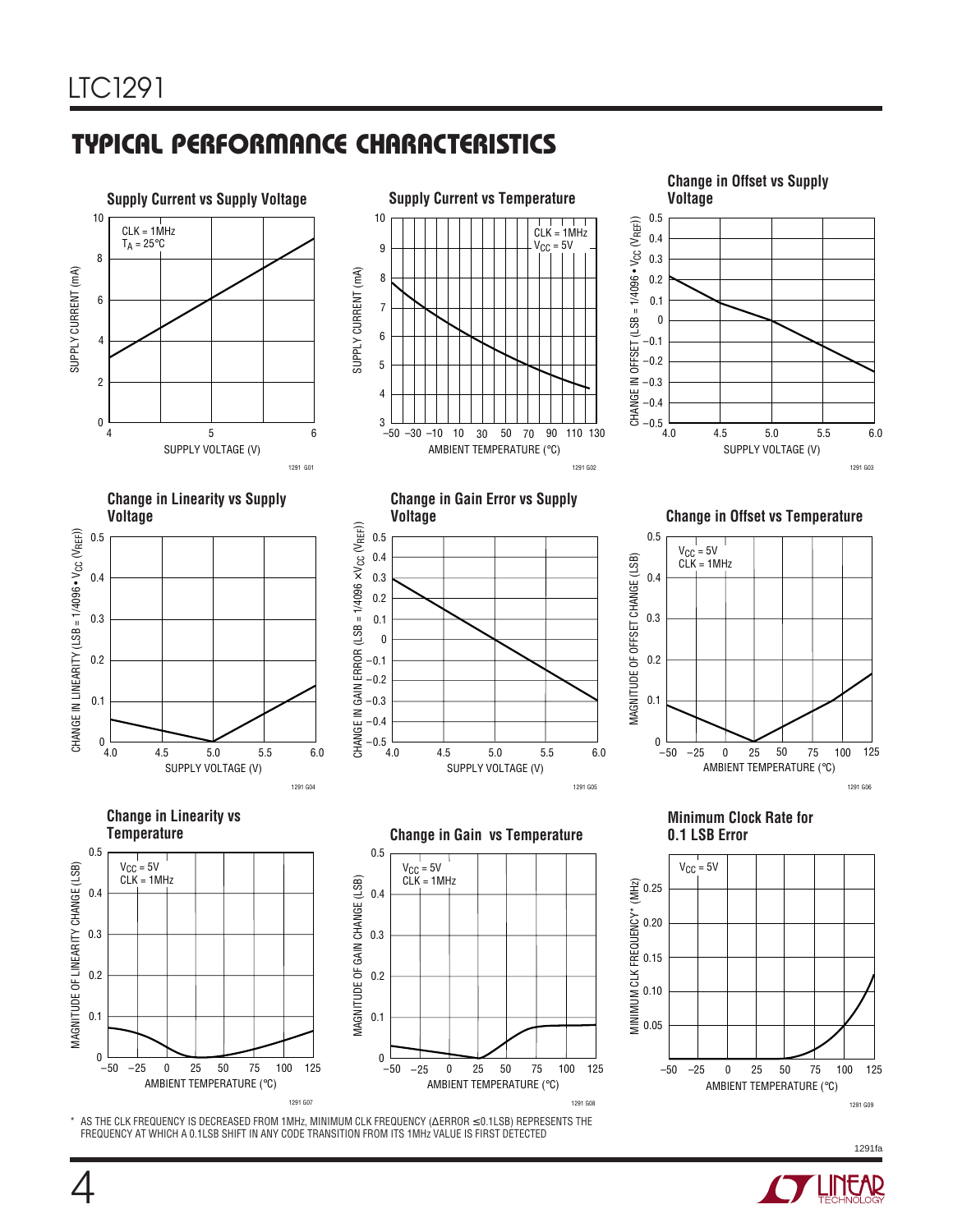### **C C HARA TERISTICS U W TYPICAL PERFOR A CE**



### **PIN FUNCTIONS**

**CS (Pin 1):** Chip Select Input. A logic low on this input enables the LTC1291.

**CH0, CH1 (Pins 2, 3):** Analog Inputs. These inputs must be free of noise with respect to GND.

**GND (Pin 4):** Analog Ground. GND should be tied directly to an analog ground plane.

**D<sub>IN</sub>** (Pin 5): Digital Data Input. The multiplexer address is shifted into this input.

**D<sub>OUT</sub>** (Pin 6): Digital Data Output. The A/D conversion result is shifted out of this output.

**CLK (Pin 7):** Shift Clock. This clock synchronizes the serial data transfer.

**V<sub>CC</sub>(V<sub>RFF</sub>) (Pin 8):** Positive Supply and Reference Voltage. This pin provides power and defines the span of the A/D converter. This supply must be kept free of noise and ripple by bypassing directly to the analog ground plane.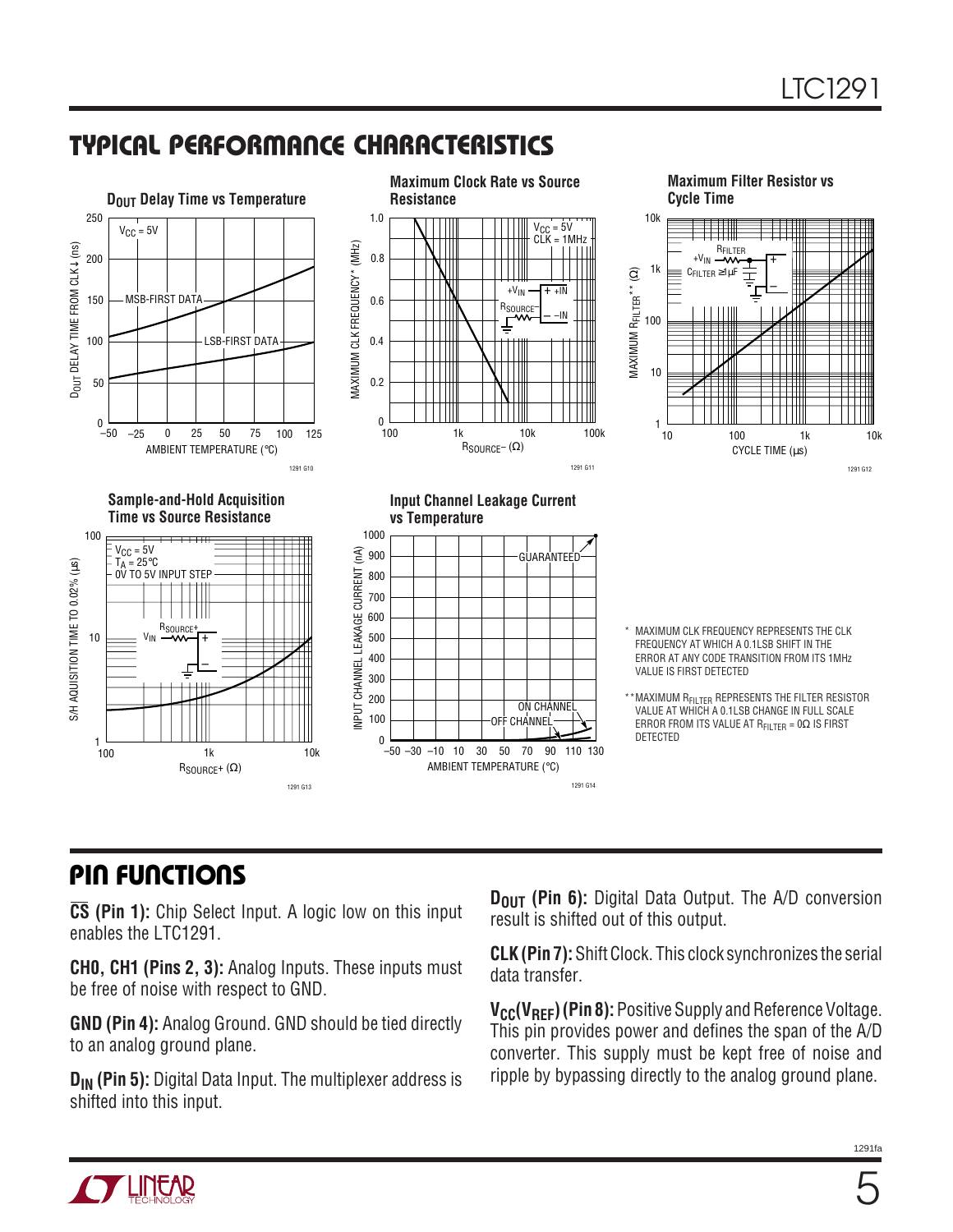### **BLOCK DIAGRAM**



### **TEST CIRCUITS**



#### **On and Off Channel Leakage Current**



TEST POINT 5V t<sub>dis</sub> WAVEFORM 2, t<sub>en</sub>  $\frac{3k}{4}$  $D_{\text{OUT}}$ t<sub>dis</sub> WAVEFORM 1 100pF Ţ ⋷ 1291 TC05 **Voltage Waveforms for t<sub>dis</sub>** 2.0V CS D<sub>OUT</sub><br>WAVEFORM 1<br>(SEE NOTE 1) 90% tdis D<sub>OUT</sub><br>2 WAVEFORM 10% (SEE NOTE 2)

NOTE 1: WAVEFORM 1 IS FOR AN OUTPUT WITH INTERNAL CONDITIONS SUCH THAT THE OUTPUT IS HIGH UNLESS DISABLED BY THE OUTPUT CONTROL. NOTE 2: WAVEFORM 2 IS FOR AN OUTPUT WITH INTERNAL CONDITIONS SUCH 1291 TC06 THAT THE OUTPUT IS LOW UNLESS DISABLED BY THE OUTPUT CONTROL.

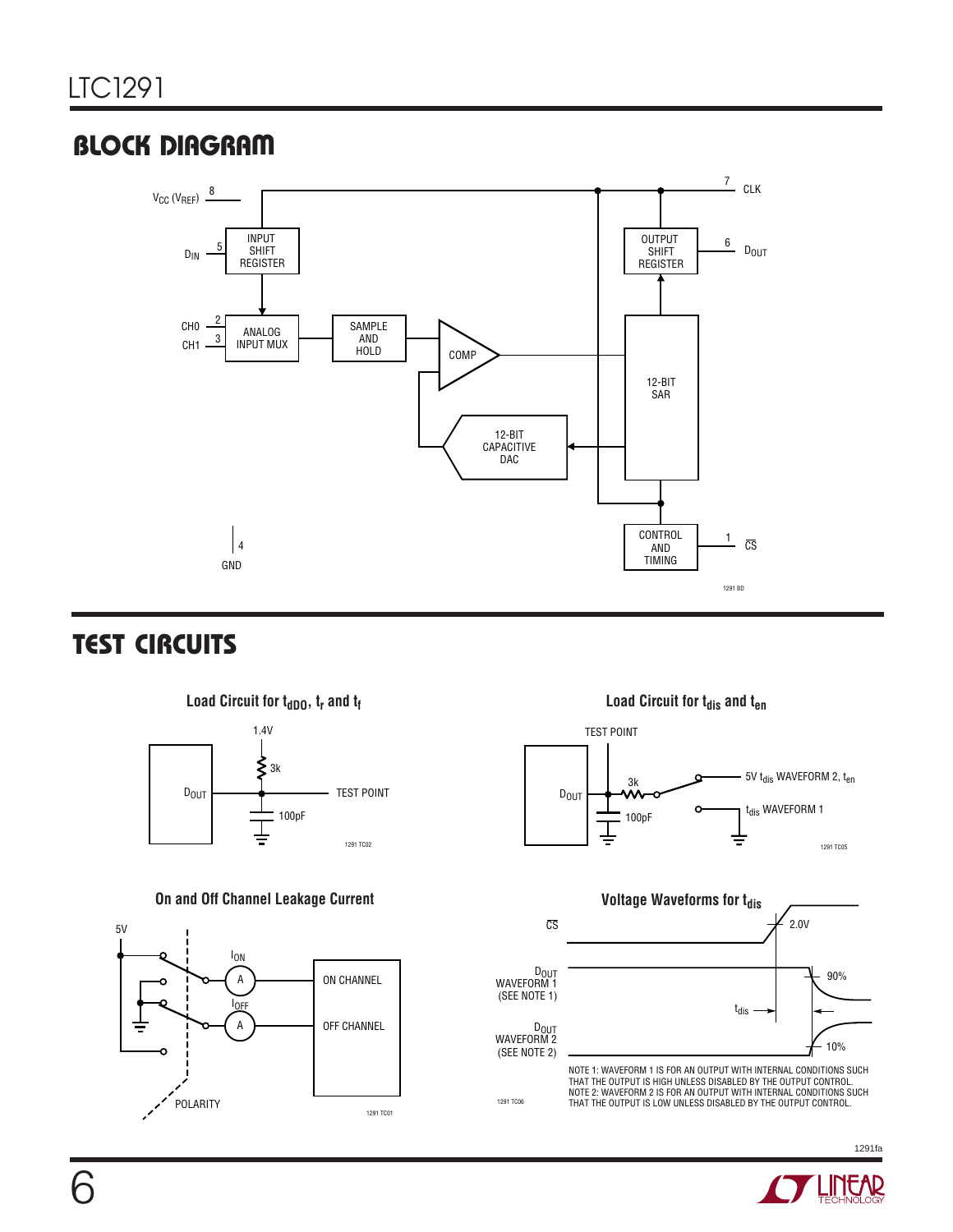### **TEST CIRCUITS**



### **U A S O PPLICATI W U U I FOR ATIO**

The LTC1291 is a data acquisition component which contains the following functional blocks:

- 1. 12-bit successive approximation capacitive A/D converter
- 2. Analog multiplexer (MUX)
- 3. Sample-and-hold (S/H)
- 4. Synchronous, half duplex serial interface
- 5. Control and timing logic

### **DIGITAL CONSIDERATIONS**

#### **Serial Interface**

The LTC1291 communicates with microprocessors and other external circuitry via a synchronous, half duplex, 4-wire serial interface (see Operating Sequence). The clock (CLK) synchronizes the data transfer with each bit being transmitted on the falling CLK edge and captured on the rising CLK edge in both transmitting and receiving systems.



**Figure 1**

The input data is first received and then the A/D conversion result is transmitted (half duplex). Because of the half duplex operation  $D_{\text{IN}}$  and  $D_{\text{OUT}}$  may be tied together allowing transmission over just 3 wires:  $\overline{CS}$ , CLK and



7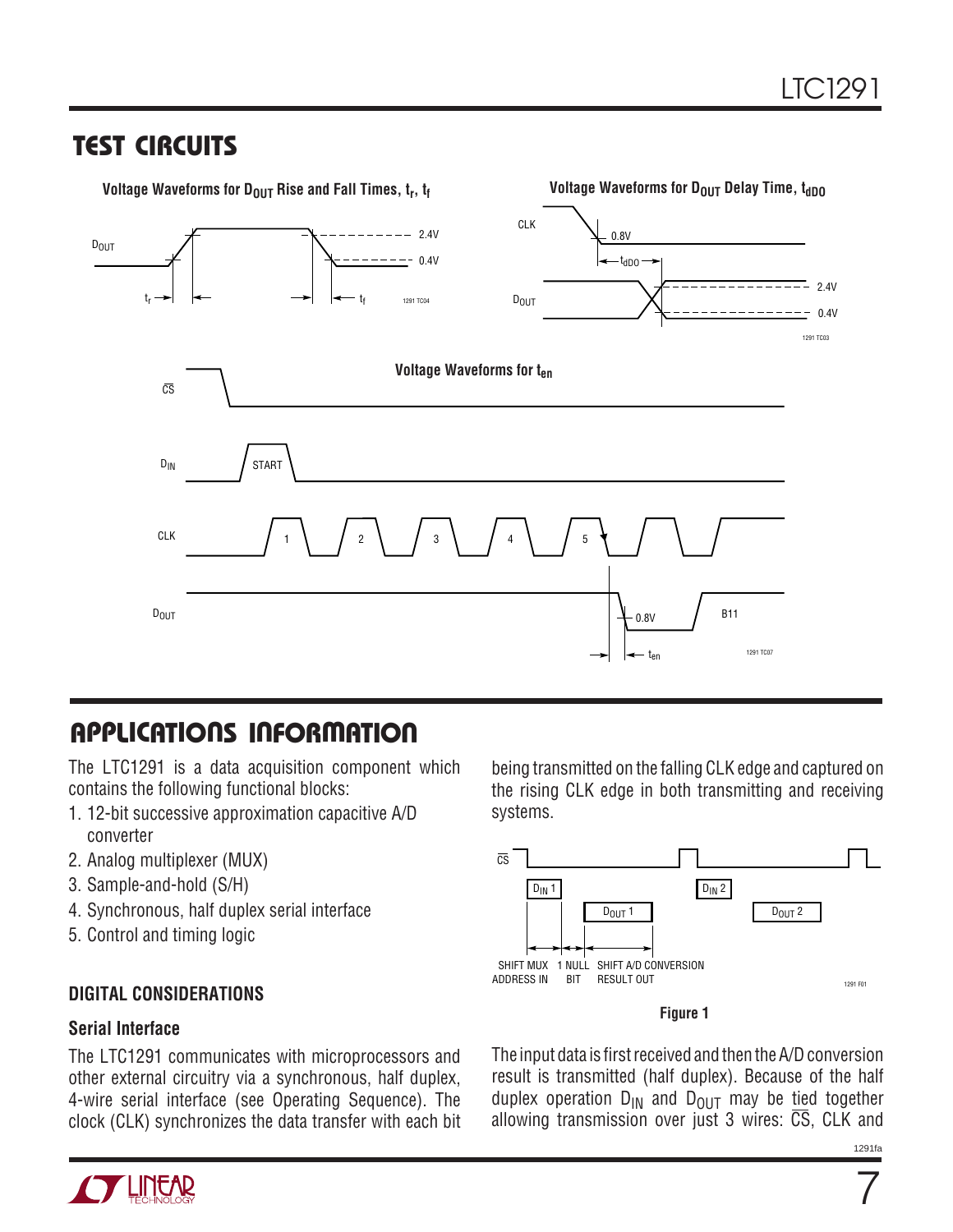DATA ( $D_{IN}/D_{OUT}$ ). Data transfer is initiated by a falling chip select  $(\overrightarrow{CS})$  signal. After  $\overrightarrow{CS}$  falls, the LTC1291 looks for a start bit. After the start bit is received, a 4-bit input word is shifted into the  $D_{IN}$  input which configures the LTC1291 and starts the conversion. After one null bit, the result of the conversion appears MSB-first on the  $D_{OUT}$  line. The conversion result is output, bit by bit, as the conversion is performed. At the end of the data exchange,  $\overline{CS}$  should be brought high. This resets the LTC1291 in preparation for the next data exchange.





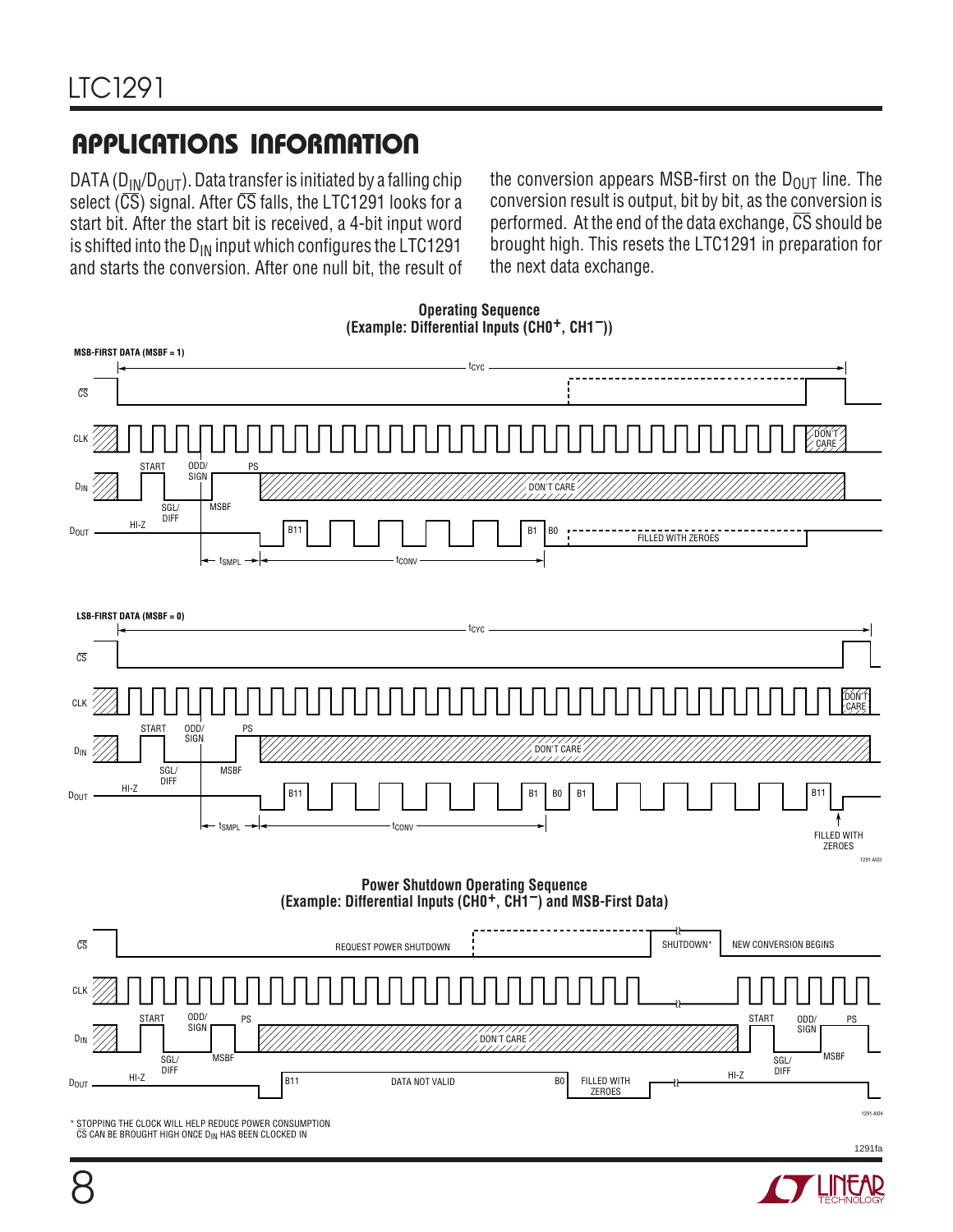#### **Input Data Word**

The 4-bit data word is clocked into the  $D_{IN}$  pin on the rising edge of the clock after chip select goes low and the start bit has been recognized. Further inputs on the  $D_{IN}$  pin are then ignored until the next  $\overline{\text{CS}}$  cycle. The input word is defined as follows:



**Figure 2. Input Data Word**

#### **Start Bit**

The first "logical one" clocked into the  $D_{IN}$  input after CS goes low is the start bit. The start bit initiates the data transfer and all leading zeroes which precede this logical one will be ignored. After the start bit is received, the remaining bits of the input word will be clocked in. Further inputs on the  $D_{IN}$  pin are then ignored until the next  $\overline{CS}$ cycle.

#### **MUX Address**

The bits of the input word following the START BIT assign the MUX configuration for the requested conversion. For a given channel selection, the converter will measure the voltage between the two channels indicated by the "+" and "–" signs in the selected row of the following table. In single-ended mode, all input channels are measured with respect to GND. Only the "+" inputs have sample-andholds. Signals applied at the "-" inputs must not change more than the required accuracy during the conversion.

|  | <b>Multiplexer Channel Selection</b> |
|--|--------------------------------------|
|  |                                      |

| <b>MUX ADDRESS</b> | <b>CHANNEL #</b> |  |     |
|--------------------|------------------|--|-----|
| SGL/DIFF ODD/SIGN  |                  |  | GND |
|                    |                  |  |     |
|                    |                  |  |     |
|                    |                  |  |     |
|                    |                  |  |     |

#### **MSB-First/LSB-First (MSBF)**

The output data of the LTC1291 is programmed for MSBfirst or LSB-first sequence using the MSBF bit. When the MSBF bit is a logical one, data will appear on the  $D_{\text{OUT}}$  line in MSB-first format. Logical zeroes will be filled in indefinitely following the last data bit to accommodate longer word lengths required by some microprocessors. When the MSBF bit is a logical zero, LSB-first data will follow the normal MSB-first data on the  $D_{OUT}$  line (see Operating Sequence).

#### **Power Shutdown**

The power shutdown feature of the LTC1291 is activated by making the  $\overline{PS}$  bit a logical zero. If  $\overline{CS}$  remains low after the PS bit has been received, a 12-bit  $D_{OUT}$  word with all logical ones will be shifted out followed by logical zeroes until  $\overline{\text{CS}}$  goes high. Then the D<sub>OUT</sub> line will go into its high impedance state. The LTC1291 will remain in the shutdown mode until the next  $\overline{\text{CS}}$  cycle. There is no warm-up or wait period required after coming out of the power shutdown cycle so a conversion can commence after CS goes low (see Power Shutdown Operating Sequence).

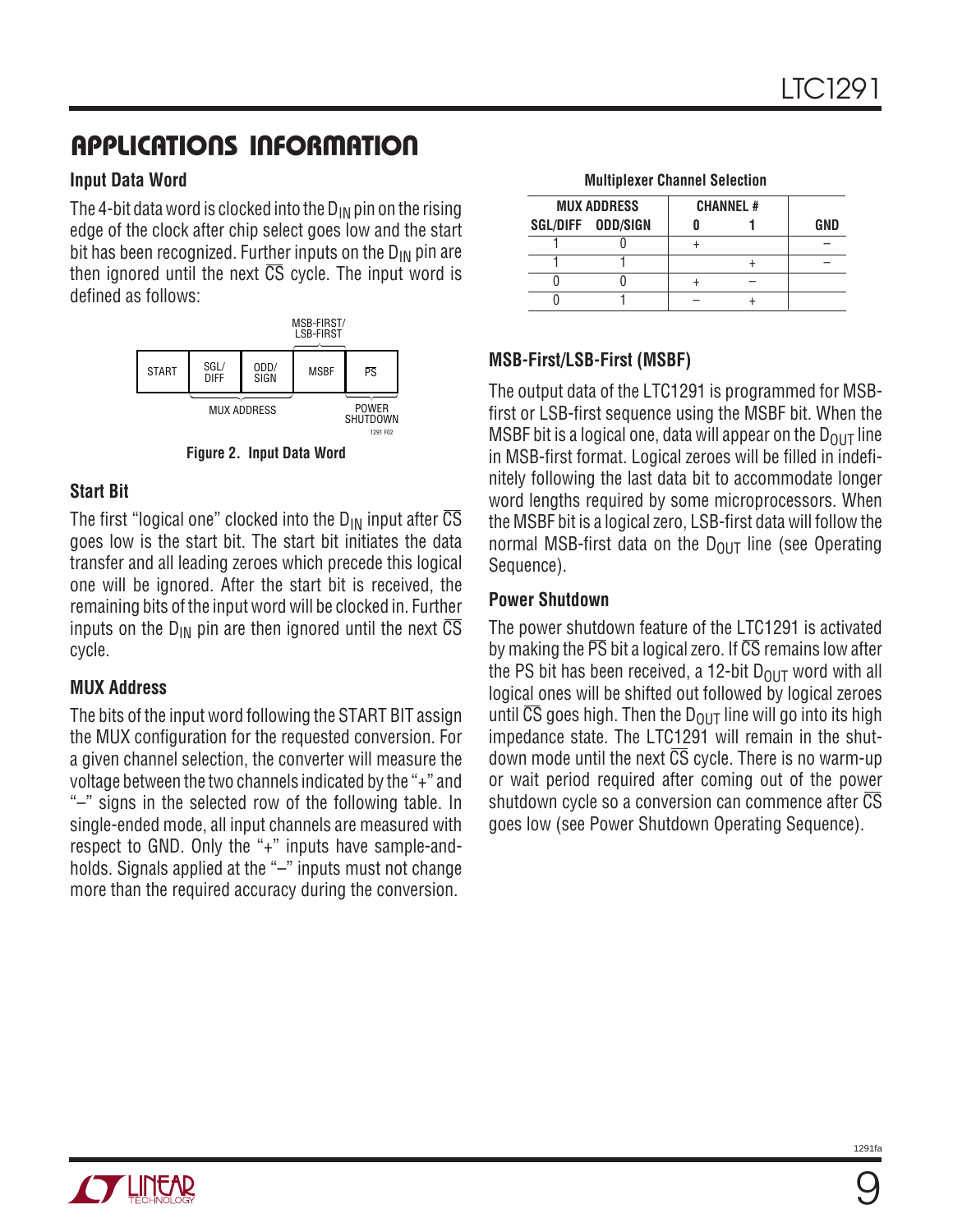#### **Output Code**

The LTC1291 performs a unipolar conversion. The following shows the output code and transfer curve:

#### **Unipolar Output Code**

| <b>OUTPUT CODE</b>           | <b>INPUT VOLTAGE</b>                               | <b>INPUT VOLTAGE</b><br>$(V_{RFF} = 5V)$ |
|------------------------------|----------------------------------------------------|------------------------------------------|
| 111111111111<br>111111111110 | V <sub>REF</sub> – 1LSB<br>V <sub>REF</sub> – 2LSB | 4.9988V<br>4.9976V                       |
|                              |                                                    |                                          |
| 000000000001<br>000000000000 | 1LSB<br>o٧                                         | 0.0012V                                  |
|                              |                                                    | 1291 AI05a                               |



**Unipolar Transfer Curve**

#### **Microprocessor Interfaces**

The LTC1291 can interface directly (without external hardware) to most popular microprocessors's (MPU) synchronous serial formats (see Table 1). If an MPU without a dedicated serial port is used, then three of the MPU's parallel port lines can be programmed to form the serial link to the LTC1291. Included here are one serial interface example and one example showing a parallel port programmed to form the serial interface.

#### **Motorola SPI (MC68HC11)**

The MC68HC11 has been chosen as an example of an MPU with a dedicated serial port. This MPU transfers data MSB -first and in 8-bit increments. The  $D_{IN}$  word sent to the data register starts the SPI process. With three 8-bit transfers, the A/D result is read into the MPU. The second 8-bit transfer clocks B11 through B8 of the A/D conversion result into the processor. The third 8-bit transfer clocks the remaining bits, B7 through B0, into the MPU. The data is right justified in the two memory locations. ANDing the second byte with  $0D_{HFX}$  clears the four most significant bits. This operation was not included in the code. It can be inserted in the data gathering loop or outside the loop when the data is processed.

#### **Table 1. Microprocessor with Hardware Serial Interfaces Compatible with the LTC1291\*\***

| <b>PART NUMBER</b>            | <b>TYPE OF INTERFACE</b> |
|-------------------------------|--------------------------|
| <b>Motorola</b>               |                          |
| MC6805S2, S3                  | <b>SPI</b>               |
| MC68HC11                      | SPI                      |
| MC68HC05                      | <b>SPI</b>               |
| <b>RCA</b>                    |                          |
| CDP68HC05                     | <b>SPI</b>               |
| Hitachi                       |                          |
| HD6305                        | <b>SCI Synchronous</b>   |
| HD6301                        | <b>SCI Synchronous</b>   |
| HD63701                       | <b>SCI Synchronous</b>   |
| HD6303                        | <b>SCI Synchronous</b>   |
| HD64180                       | <b>SCI Synchronous</b>   |
| <b>National Semiconductor</b> |                          |
| COP400 Family                 | MICROWIRE <sup>†</sup>   |
| COP800 Family                 | MCROWIRE/PLUST           |
| <b>NS8050U</b>                | MICROWIRE/PLUS           |
| HPC16000 Family               | MICROWIRE/PLUS           |
| <b>Texas Instruments</b>      |                          |
| <b>TMS7002</b>                | Serial Port              |
| <b>TMS7042</b>                | Serial Port              |
| <b>TMS70C02</b>               | Serial Port              |
| <b>TMS70C42</b>               | Serial Port              |
| TMS32011*                     | Serial Port              |
| TMS32020*                     | Serial Port              |
| TMS370C050                    | <b>SPI</b>               |

Requires external hardware

\*\* Contact LTC marketing for interface information for processors not on this list

† MICROWIRE and MICROWIRE/PLUS are trademarks of National Semiconductor Corporation.

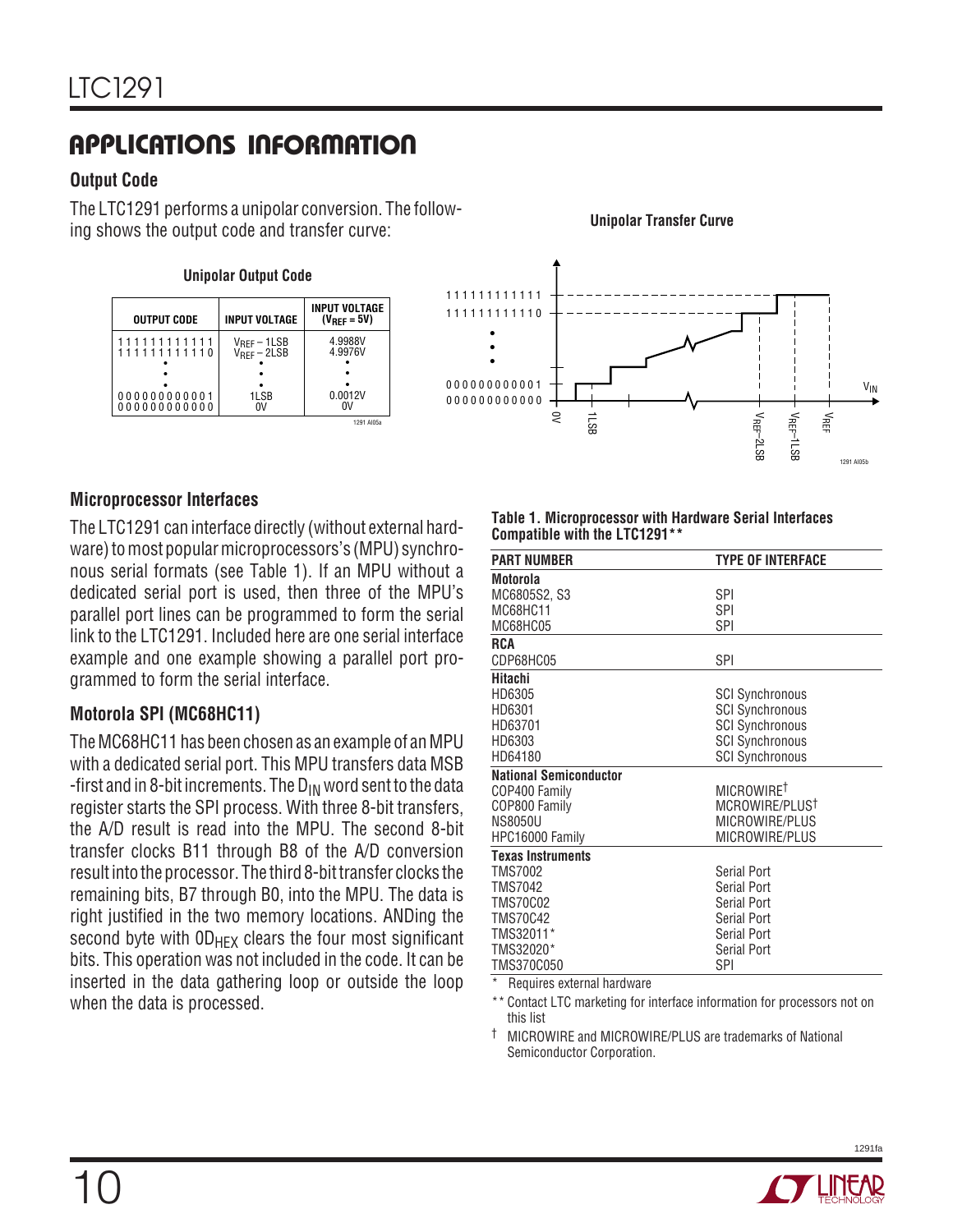### **APPLICATIONS INFORMATION**



**Hardware and Software Interface to Motorola MC68HC11**



#### **MC68HC11 CODE**

In this example the  $D_{IN}$  word configures the input MUX for a single-ended input to be applied to CH0. The conversion result is output MSB-first.

| <b>LABEL</b> | <b>MNEMONIC</b> | <b>OPERAND</b> | <b>COMMENTS</b>              | LABEL | <b>MNEMONIC</b> | <b>OPERAND</b> | <b>COMMENTS</b>               |
|--------------|-----------------|----------------|------------------------------|-------|-----------------|----------------|-------------------------------|
|              | LDAA            | #\$50          | CONFIGURATION DATA FOR SPCR  |       | LDAA            | #\$00          | LOAD DUMMY DIN WORD INTO      |
|              | <b>STAA</b>     | \$1028         | LOAD DATA INTO SPCR (\$1028) |       |                 |                | ACC A                         |
|              | LDAA            | #S1B           | CONFIG. DATA FOR PORT D DDR  |       | <b>STAA</b>     | \$52           | LOAD DUMMY DIN DATA INTO \$52 |
|              | <b>STAA</b>     | \$1009         | LOAD DATA INTO PORT D DDR    |       | LDX             | #\$1000        | LOAD INDEX REGISTER X WITH    |
|              | LDAA            | #\$03          | LOAD DIN WORD INTO ACC A     |       |                 |                | \$1000                        |
|              | <b>STAA</b>     | \$50           | LOAD DIN DATA INTO \$50      | LOOP  | <b>BCLR</b>     | \$08, X, #\$01 | DO GOES LOW (CS GOES LOW)     |
|              | LDAA            | #\$60          | LOAD DIN WORD INTO ACC A     |       | LDAA            | \$50           | LOAD DIN INTO ACC A FROM \$50 |
|              | <b>STAA</b>     | \$51           | LOAD DIN DATA INTO \$51      |       | <b>STAA</b>     | \$102A         | LOAD DIN INTO SPI, START SCK  |
|              |                 |                |                              |       |                 |                |                               |



11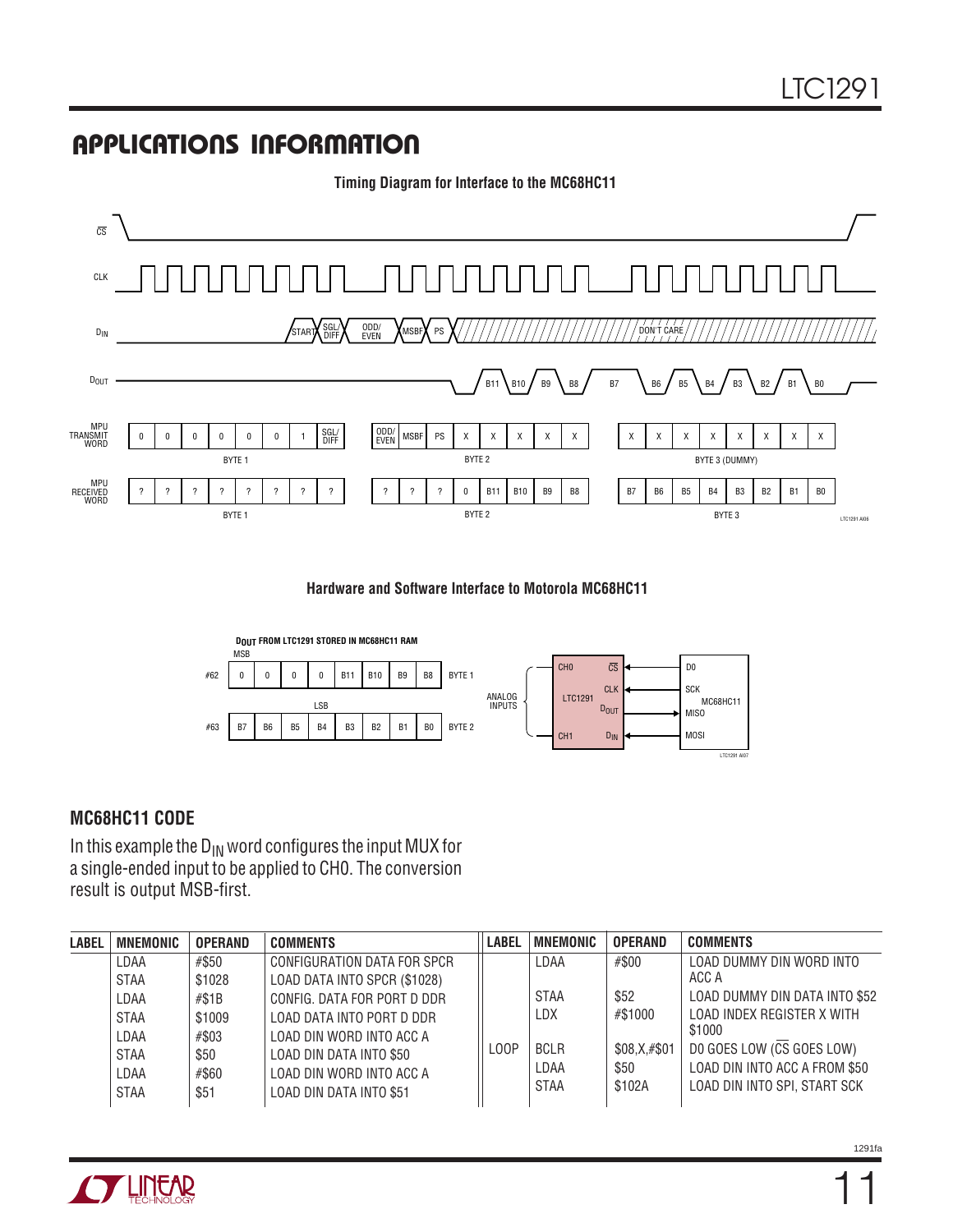| <b>LABEL</b>      | MNEMONIC    | <b>OPERAND</b>    | <b>COMMENTS</b>                               | <b>LABEL</b> | <b>MNEMONIC</b> | <b>OPERAND</b>    | <b>COMMENTS</b>             |
|-------------------|-------------|-------------------|-----------------------------------------------|--------------|-----------------|-------------------|-----------------------------|
|                   | LDAA        | \$1029            | CHECK SPI STATUS REG                          |              | <b>STAA</b>     | \$102A            | LOAD DUMMY DIN INTO SPI.    |
| WAIT <sub>1</sub> | <b>BPI</b>  | WAIT1             | CHECK IF TRANSFER IS DONE                     |              |                 |                   | START SCK                   |
|                   | I DAA       | \$51              | LOAD DIN INTO ACC A FROM \$51                 | WAIT3        | LDAA            | \$1029            | CHECK SPI STATUS REG        |
|                   | <b>STAA</b> | \$102A            | LOAD DIN INTO SPI, START SCK                  |              | <b>BPL</b>      | WAIT <sub>3</sub> | CHECK IF TRANSFER IS DONE   |
| WAIT2             | I DAA       | \$1029            | CHECK SPI STATUS REG                          |              | <b>BSET</b>     | \$08, X#\$01      | DO GOES HIGH (CS GOES HIGH) |
|                   | <b>BPL</b>  | WAIT <sub>2</sub> | CHECK IF TRANSFER IS DONE                     |              | LDAA            | \$102A            | LOAD LTC1291 LSBs IN ACC    |
|                   | LDAA        | \$102A            | LOAD LTC1291 MSBs INTO ACC A                  |              | <b>STAA</b>     | \$63              | STORE LSBs IN \$63          |
|                   | <b>STAA</b> | \$62              | STORE MSBs IN \$62                            |              |                 |                   |                             |
|                   | LDAA        | \$52              | LOAD DUMMY DIN INTO ACC A<br><b>FROM \$52</b> |              | <b>JMP</b>      | LOOP              | START NEXT CONVERSION       |

#### **Interfacing to the Parallel Port of the Intel 8051 Family**

The Intel 8051 has been chosen to show the interface between the LTC1291 and parallel port microprocessors. Usually the signals  $\overline{CS}$ , D<sub>IN</sub> and CLK are generated on three port lines and the  $D_{OUT}$  signal is read on a fourth port line.

This works very well. One can save a line by tying the  $D_{IN}$ and  $D_{OUT}$  lines together. The 8051 first sends the start bit and MUX Address to the LTC1291 over the line connected to P1.2. Then P1.2 is reconfigured as an input and the 8051 reads back the 12-bit A/D result over the same data line.







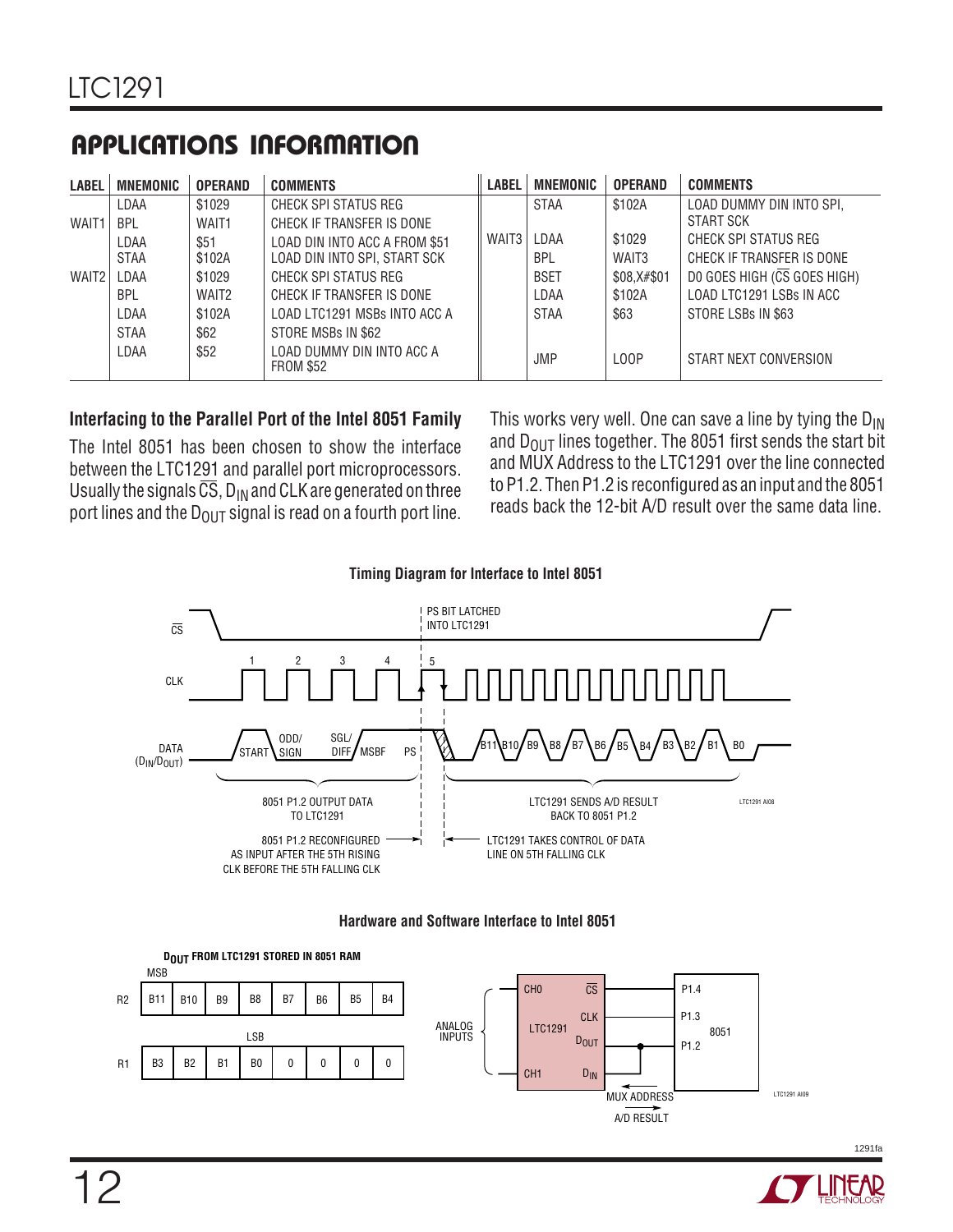#### **8051 Code**

In this example the input MUX is configured to accept a differential input between CH0 and CH1. The result from the conversion is clocked out MSB-first.

| <b>LABEL</b> | <b>MNEMONIC</b> | <b>OPERAND</b>   | <b>COMMENTS</b>               | <b>LABEL</b> | <b>MNEMONIC</b> | <b>OPERAND</b>   | <b>COMMENTS</b>               |
|--------------|-----------------|------------------|-------------------------------|--------------|-----------------|------------------|-------------------------------|
|              | <b>SETB</b>     | P <sub>1.4</sub> | CS GOES HIGH                  |              | CLR             | P <sub>1.3</sub> | CLK GOES LOW                  |
| CONT         | <b>MOV</b>      | A,#98H           | DIN WORD FOR LTC1291          |              | <b>CLR</b>      | A                | CLEAR ACC                     |
|              | <b>CLR</b>      | P <sub>1.4</sub> | CS GOES LOW                   |              | <b>RLC</b>      | A                | ROTATE DATA BIT (B3) INTO ACC |
|              | <b>MOV</b>      | R4,#05H          | <b>LOAD COUNTER</b>           |              | <b>MOV</b>      | C, P1.2          | READ DATA BIT INTO CARRY      |
| LOOP1        | <b>RLC</b>      | A                | ROTATE DIN BIT INTO CARRY     |              | RLC             | A                | ROTATE DATA BIT (B2) INTO ACC |
|              | CLR             | P1.3             | <b>CLK GOES LOW</b>           |              | <b>SETB</b>     | P1.3             | CLK GOES HIGH                 |
|              | <b>MOV</b>      | P1.2,C           | OUTPUT DIN BIT TO LTC1291     |              | <b>CLR</b>      | P <sub>1.3</sub> | <b>CLK GOES LOW</b>           |
|              | <b>SETB</b>     | P <sub>1.3</sub> | CLK GOES HIGH                 |              | MOV             | C, P1.2          | READ DATA BIT INTO CARRY      |
|              | <b>DJNZ</b>     | R4.L00P1         | NEXT DIN BIT                  |              | <b>RLC</b>      | A                | ROTATE DATA BIT (B1) INTO ACC |
|              | <b>MOV</b>      | P1,#04H          | <b>P1.2 BECOMES AN INPUT</b>  |              | <b>SETB</b>     | P <sub>1.3</sub> | CLK GOES HIGH                 |
|              | <b>CLR</b>      | P <sub>1.3</sub> | <b>CLK GOES LOW</b>           |              | <b>CLR</b>      | P <sub>1.3</sub> | <b>CLK GOES LOW</b>           |
|              | <b>MOV</b>      | R4,#09H          | <b>LOAD COUNTER</b>           |              | <b>MOV</b>      | C, P1.2          | READ DATA BIT INTO CARRY      |
| LOOP         | <b>MOV</b>      | C.P1.2           | READ DATA BIT INTO CARRY      |              | <b>SETB</b>     | P1.4             | CS GOES HIGH                  |
|              | <b>RLC</b>      | A                | ROTATE DATA BIT (B3) INTO ACC |              | RRC             | A                | ROTATE DATA BIT (B0) INTO ACC |
|              | <b>SETB</b>     | P1.3             | <b>CLK GOES HIGH</b>          |              | RRC             | A                | ROTAGE RIGHT INTO ACC         |
|              | CLR             | P <sub>1.3</sub> | <b>CLK GOES LOW</b>           |              | RRC             | A                | ROTAGE RIGHT INTO ACC         |
|              | <b>DJNZ</b>     | <b>R4,LOOP</b>   | NEXT DOUT BIT                 |              | RRC             | A                | ROTAGE RIGHT INTO ACC         |
|              | <b>MOV</b>      | R2, A            | STORE MSBS IN R2              |              | MOV             | R3, A            | STORE LSBS IN R3              |
|              | <b>MOV</b>      | C.P1.2           | READ DATA BIT INTO CARRY      |              | AJMP            | CONT             | START NEXT CONVERSION         |
|              | <b>SETB</b>     | P <sub>1.3</sub> | CLK GOES HIGH                 |              |                 |                  |                               |

#### **Sharing the Serial Interface**

The LTC1291 can share the same 3-wire serial interface with other peripheral components or other LTC1291s (Figure 3). The  $\overline{\text{CS}}$  signals decide which LTC1291 is being addressed by MPU.



**Figure 3. Several LTC1291s Sharing One 3-Wire Serial Interface**

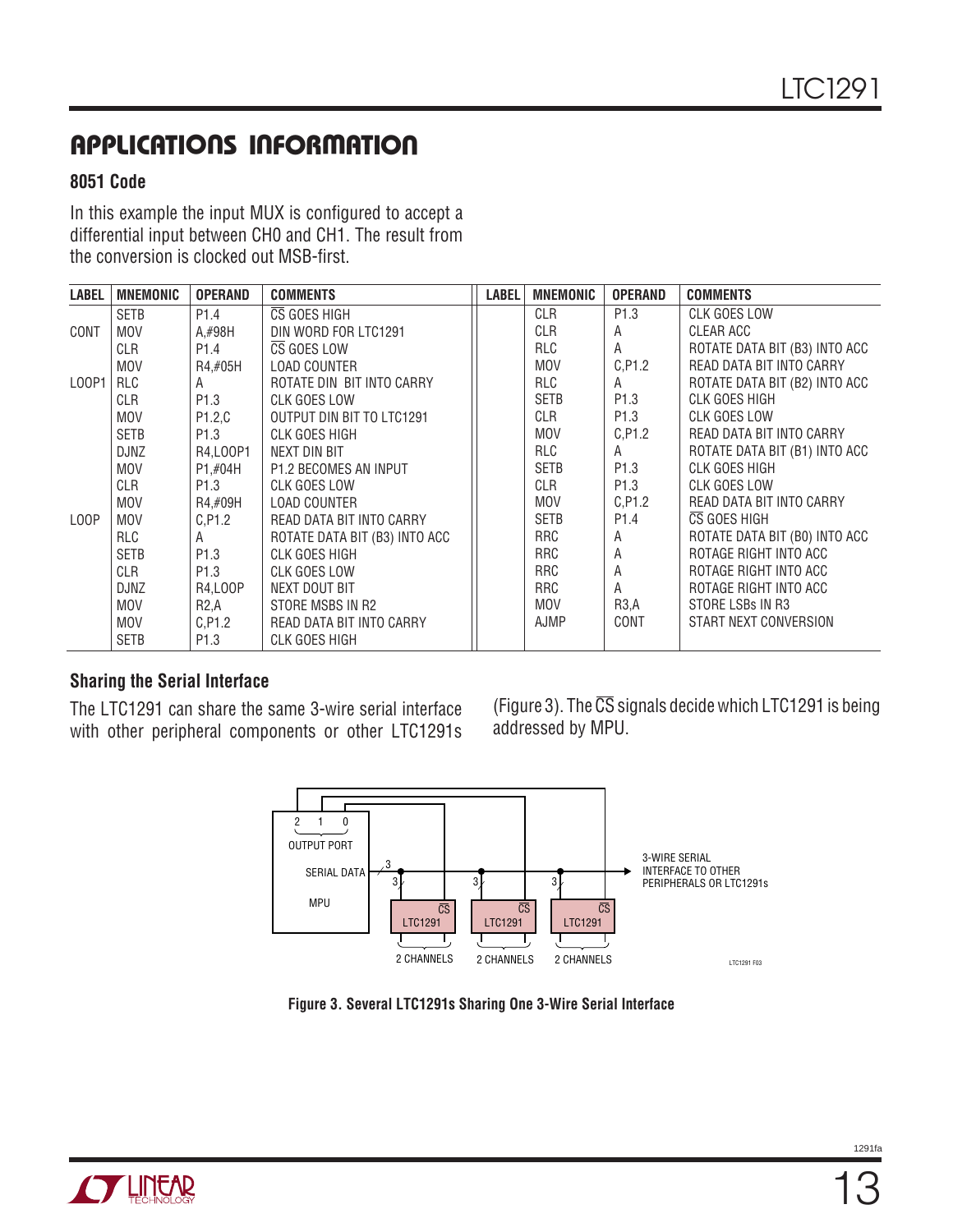### **ANALOG CONSIDERATIONS**

#### **Grounding**

The LTC1291 should be used with an analog ground plane and single point grounding techniques. Do not use wire wrapping techniques to breadboard and evaluate the device. To achieve the optimum performance, use a PC board. The ground pin (Pin 4) should be tied directly to the ground plane with minimum lead length. Figure 4 shows an example of an ideal LTC1291 ground plane for a two-sided board. Of course this much ground plane will not always be possible, but users should strive to get as close to this ideal as possible.



**Figure 4. Example Ground Plane for the LTC1291**

#### **Bypassing**

For good performance,  $V_{CC}$  must be free of noise and ripple. Any changes in the  $V_{CC}$  voltage with respect to ground during the conversion cycle can induce error or noise in the output code.  $V_{CC}$  noise and ripple can be kept below 0.5mV by bypassing the  $V_{CC}$  pin directly to the analog ground plane with a minimum of 22µF tantalum capacitor and with leads as short as possible. A 0.1µF ceramic disk capacitor should also be placed directly across  $V_{CC}$  (Pin 8) and GND (Pin 4) as close to the pins as possible. The  $V_{CC}$  supply should have a low output impedance such as that obtained from a voltage regulator (e.g., LT323A). Figures 5 and 6 show the effects of good and poor  $V_{CC}$  bypassing.



HORIZONTAL: 10µs/DIV

Figure 5. Poor V<sub>CC</sub> Bypassing. Noise and **Ripple Can Cause A/D Errors**



#### **Analog Inputs**

Because of the capacitive redistribution A/D conversion techniques used, the analog inputs of the LTC1291 have capacitive switching input current spikes. These current spikes settle quickly and do not cause a problem. If large source resistances are used or if slow settling op amps drive the inputs, take care to insure the transients caused by the current spikes settle completely before the conversion begins.

### **Minimizing Gain and Offset Error**

Because the LTC1291's reference is taken from the power supply pin  $(V_{CC})$ , proper PC board layout and supply bypassing is important for attaining the best performance from the A/D converter. Any parasitic resistance in the  $V_{CC}$ 

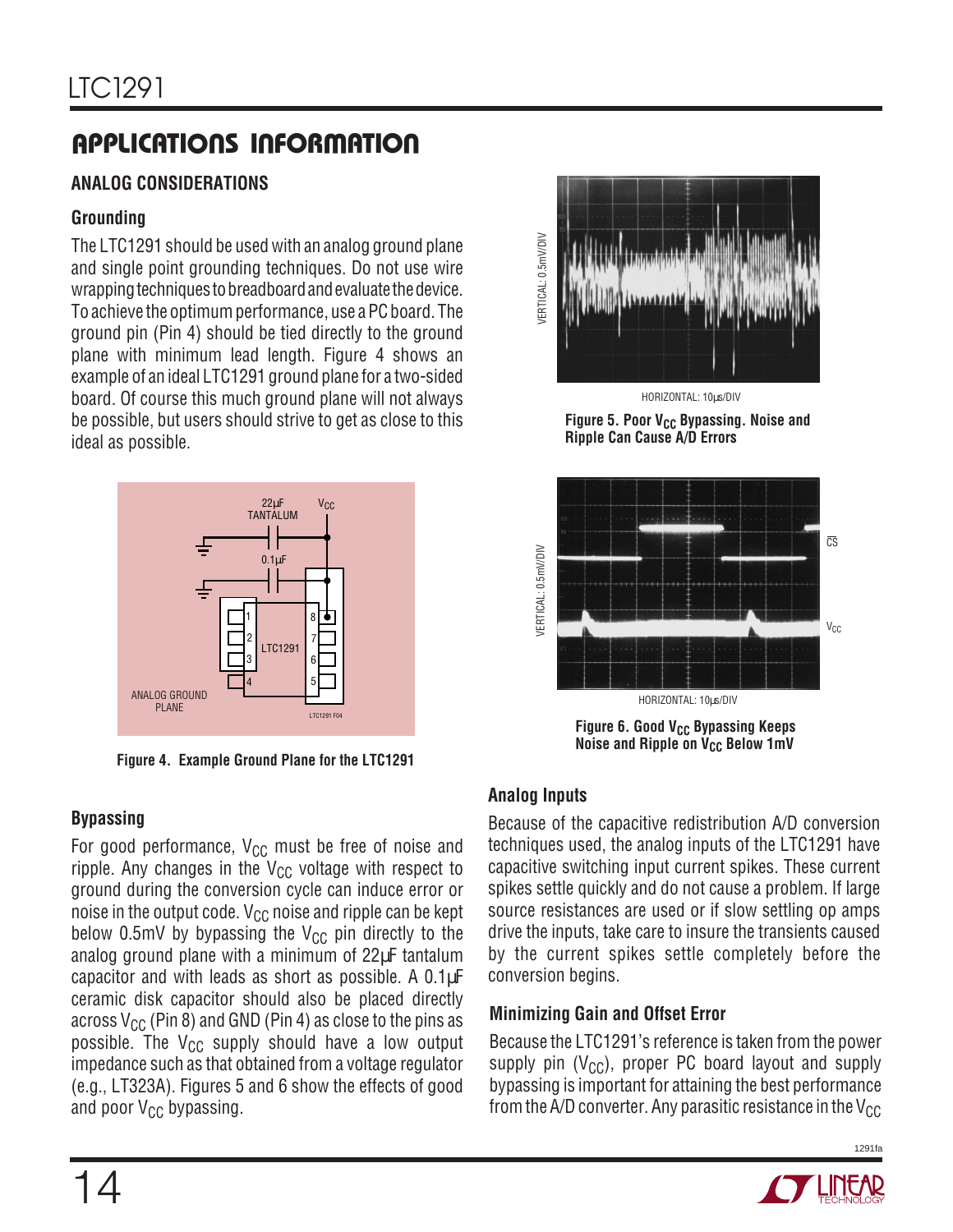or GND lead will cause gain errors and offset errors (Figure 7). For the best performance the LTC1291 should be soldered directly to the PC board. If the source can not be placed next to the pin and the gain parameter is important, the pin should be Kelvin-sensed to eliminate parasitic resistances due to long PC traces. For example,  $0.1\Omega$  of resistance in the  $V_{CC}$  lead can typically cause 0.5LSB  $(I_{CC} \cdot 0.1 \Omega / V_{CC})$  of gain error for  $V_{CC} = 5V$ .

When the input MUX is selected for single-ended input the minus terminal is connected to GND internally on the die. Any parasitic resistance from the GND pin to the ground plane will lead to an offset voltage ( $I_{CC} \cdot R_{P2}$ ).



Figure 7. Parasitic Resistance in the V<sub>CC</sub> and GND Leads

#### **Source Resistance**

The analog inputs of the LTC1291 look like a 100pF capacitor (C<sub>IN</sub>) in series with a 500 $\Omega$  resistor (R<sub>ON</sub>). C<sub>IN</sub> gets switched between "+" and "–" inputs once during each conversion cycle. Large external source resistors



**Figure 8. Analog Input Equivalent Circuit**

and capacitances will slow the settling of the inputs. It is important that the overall RC time constant is short enough to allow the analog inputs to settle completely within the allowed time.

#### **"+" Input Settling**

The input capacitor is switched onto the "+" input during the sample phase  $(t_{SMPL},$  see Figure 9). The sample period is 2.5 CLK cycles before a conversion starts. The voltage on the "+" input must settle completely within the sample period. Minimizing  $R_{\text{SOLRCF}}$ + and C1 will improve the settling time. If large "+" input source resistance must be used, the sample time can be increased by using a slower CLK frequency. With the minimum possible sample time of 2.5µs, **RSOURCE+ < 1.0k and C1 < 20pF will provide adequate settle time.**

#### **"–" Input Settling**

At the end of the sample phase the input capacitor switches to the "–" input and the conversion starts (see Figure 9). During the conversion, the "+" input voltage is effectively "held" by the sample-and-hold and will not affect the conversion result. It is critical that the "–" input voltage be free of noise and settle completely during the first CLK cycle of the conversion. Minimizing  $R_{\text{SOLIRCF}}$  and C2 will improve settling time. If large "–" input source resistance must be used, the time can be extended by using a slower CLK frequency. At the maximum CLK frequency of 1MHz, **RSOURCE– < 250**Ω **and C2 < 20pF will provide adequate settling.**

#### **Input Op Amps**

When driving the analog inputs with an op amp, it is important that the op amp settles within the allowed time (see Figure 9). Again the "+" and "–" input sampling times can be extended as described above to accommodate slower op amps. Most op amps including the LT1006 and LT1013 single supply op amps can be made to settle well even with the minimum settling windows of 2.5µs ("+" input) and  $1\mu s$  ("-" input) that occurs at the maximum clock rate of 1MHz. Figures 10 and 11 show examples adequate and poor op amp settling.



1291f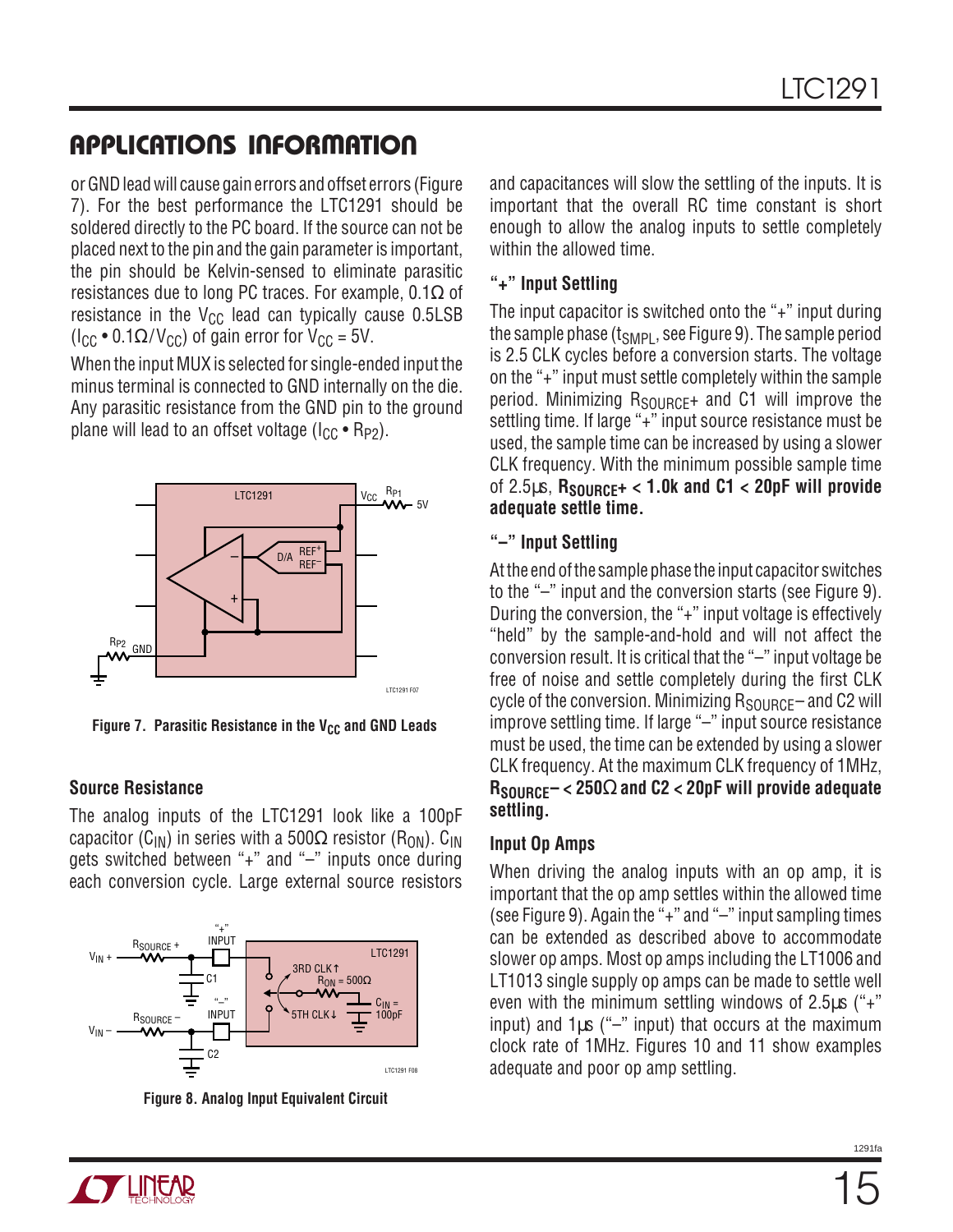

**Figure 9. "+" and "–" Input Settling Windows**







**Figure 11. Poor Op Amp Settling Can Cause A/D Errors**

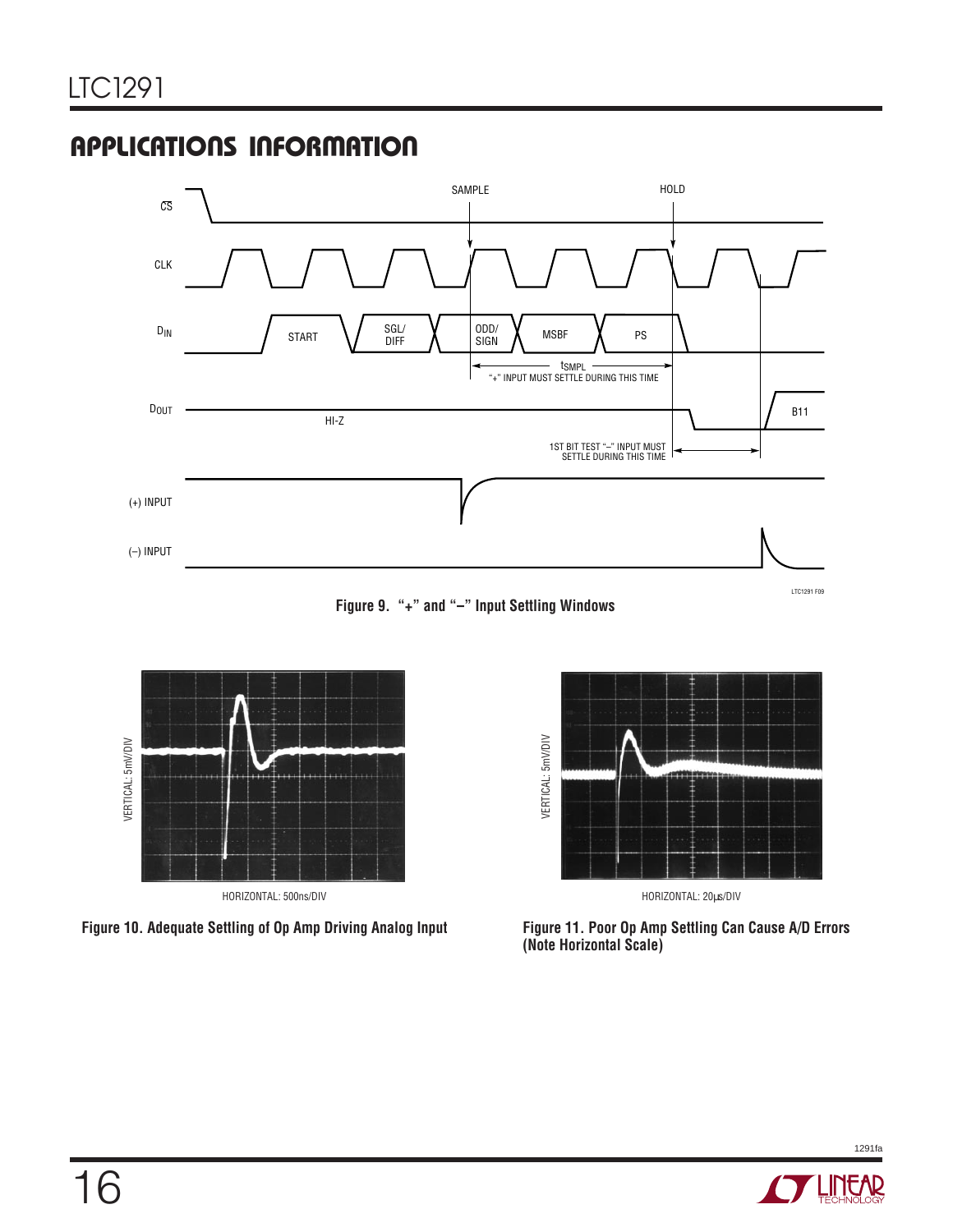#### **RC Input Filtering**

It is possible to filter the inputs with an RC network as shown in Figure 12. For large values of  $C_F$  (e.g., 1 $\mu$ F) the capacitive input switching currents are averaged into a net DC current. A filter should be chosen with a small resistor and a large capacitor to prevent DC drops across the resistor. The magnitude of the DC current is approximately  $I_{DC}$  = 100pF •  $V_{IN}/t_{CYC}$  and is roughly proportional to  $V_{IN}$ . When running at the minimum cycle time of 18.5µs, the input current equals  $27 \mu A$  at  $V_{\text{IN}} = 5V$ . Here a filter resistor of 4.5 $\Omega$  will cause 0.1LSB of full-scale error. If a large filter resistor must be used, errors can be reduced by increasing the cycle time as shown in the Typical Performance Characteristics curve Maximum Filter Resistor vs Cycle Time.



**Figure 12. RC Input Filtering**

#### **Input Leakage Current**

Input leakage currents also can create errors if the source resistance gets too large. For example, the maximum input leakage specification of 1µA (at 125°C) flowing through a source resistance of 1k will cause a voltage drop of 1mV or 0.8LSB. This error will be much reduced at lower temperatures because leakage drops rapidly (see typical performance characteristics curve Input Channel Leakage Current vs Temperature).

### **SAMPLE-AND-HOLD**

### **Single-Ended Input**

The LTC1291 provides a built-in sample-and-hold (S/H) function on the +IN input for signals acquired in the singleended mode (–IN pin grounded). The sample-and-hold allows the LTC1291 to convert rapidly varying signals (see typical performance characteristics curve of S/H Acquisition Time vs Source Resistance). The input voltage is sampled during the  $t_{SMP1}$  time as shown in Figure 9. The sampling interval begins as the bit preceding the MSBF bit is shifted in and continues until the falling edge of the PS bit is received. On this falling edge, the S/H goes into the hold mode and the conversion begins.

#### **Differential Input**

With a differential input the A/D no longer converts a single voltage but converts the difference between two voltages. The voltage on the +IN pin is sampled and held and can be rapidly time varying. The voltage on the –IN pin must remain constant and be free of noise and ripple throughout the conversion time. Otherwise the differencing operation will not be done accurately. The conversion time is 12 CLK cycles. Therefore a change in the –IN input voltage during this interval can cause conversion errors. For a sinusoidal voltage on the –IN input this error would be:

$$
V_{ERROR(MAX)} = (2\pi f_{(-IN)}V_{PEAK})\left(\frac{12}{f_{CLK}}\right)
$$

Where  $f_{(-|N)}$  is the frequency of the  $-N$  input voltage,  $V_{\text{PFAK}}$  is its peak amplitude and  $f_{\text{CLK}}$  is the frequency of the CLK. Usually V<sub>ERROR</sub> will not be significant. For a 60Hz signal on the –IN input to generate a 0.25LSB error  $(300\mu V)$  with the converter running at CLK = 1MHz, its peak value would have to be 66mV. Rearranging the above equation, the maximum sinusoidal signal that can be digitized to a given accuracy is given as:

$$
f_{(-IN)} = \left(\frac{V_{ERROR(MAX)}}{2\pi V_{PEAK}}\right) \left(\frac{f_{CLK}}{12}\right)
$$

For 0.25LSB error (300µV), the maximum input sinusoid with a 5V peak amplitude that can be digitized is 0.8Hz.

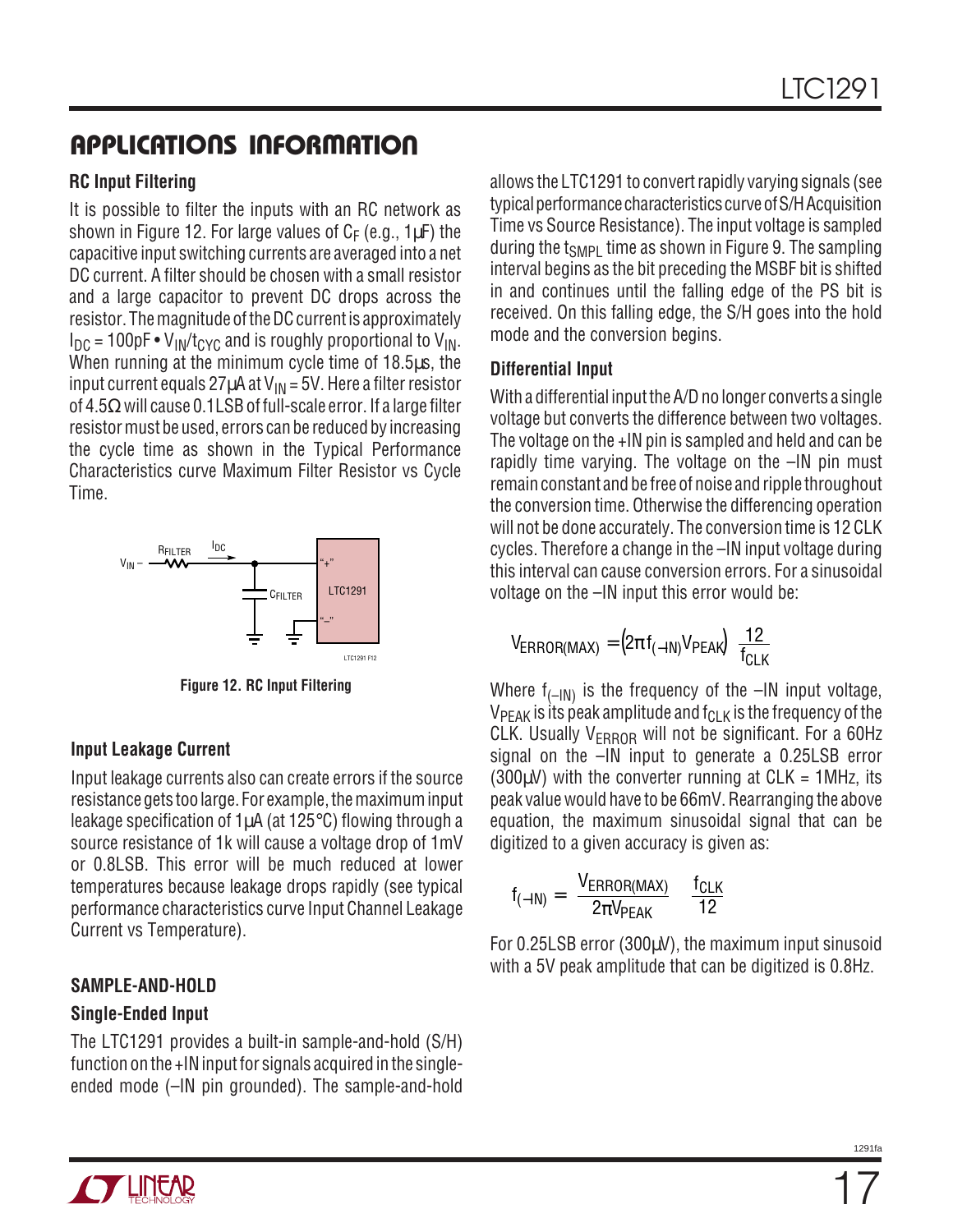#### **Overvoltage Protection**

Applying signals to the LTC1291's analog inputs that exceed the positive supply or that go below ground will degrade the accuracy of the A/D and possibly damage the device. For example, this condition will occur if a signal is applied to the analog inputs before power is applied to the LTC1291. It can also happen if the input source is operating from supplies of larger value than the LTC1291 supply. These conditions should be prevented either with proper supply sequencing or by use of external circuitry to clamp, or current limit the input source.

There are two ways to protect the inputs. In Figure 13 diode clamps from the inputs to  $V_{CC}$  and GND are used. The second method is to put resistors in series with the analog inputs for current limiting. Limit the current to 15mA per channel. The +IN input can accept a resistor value of 1k but the –IN input cannot accept more than  $250Ω$  when clocked at its maximum clock frequency of 1MHz. If the LTC1291 is clocked at the maximum clock frequency and 250 $\Omega$  is not enough to current limit the input source, then the clamp diodes are recommended (Figures 14 and 15). The reason for the limit on the resistor value is that the MSB bit test is affected by the value of the resistor placed at the –IN input (see discussion on Analog Inputs and the typical performance characteristics Maximum CLK Rate vs Source Resistance).

Because a unique input protection structure is used on the digital input pins, the signal levels on these pins can exceed the device  $V_{CC}$  without damaging the device.



**Figure 13. Overvoltage Protection for Inputs**



**Figure 14. Overvoltage Protection for Inputs**



**Figure 15. Overvoltage Protection for Inputs**

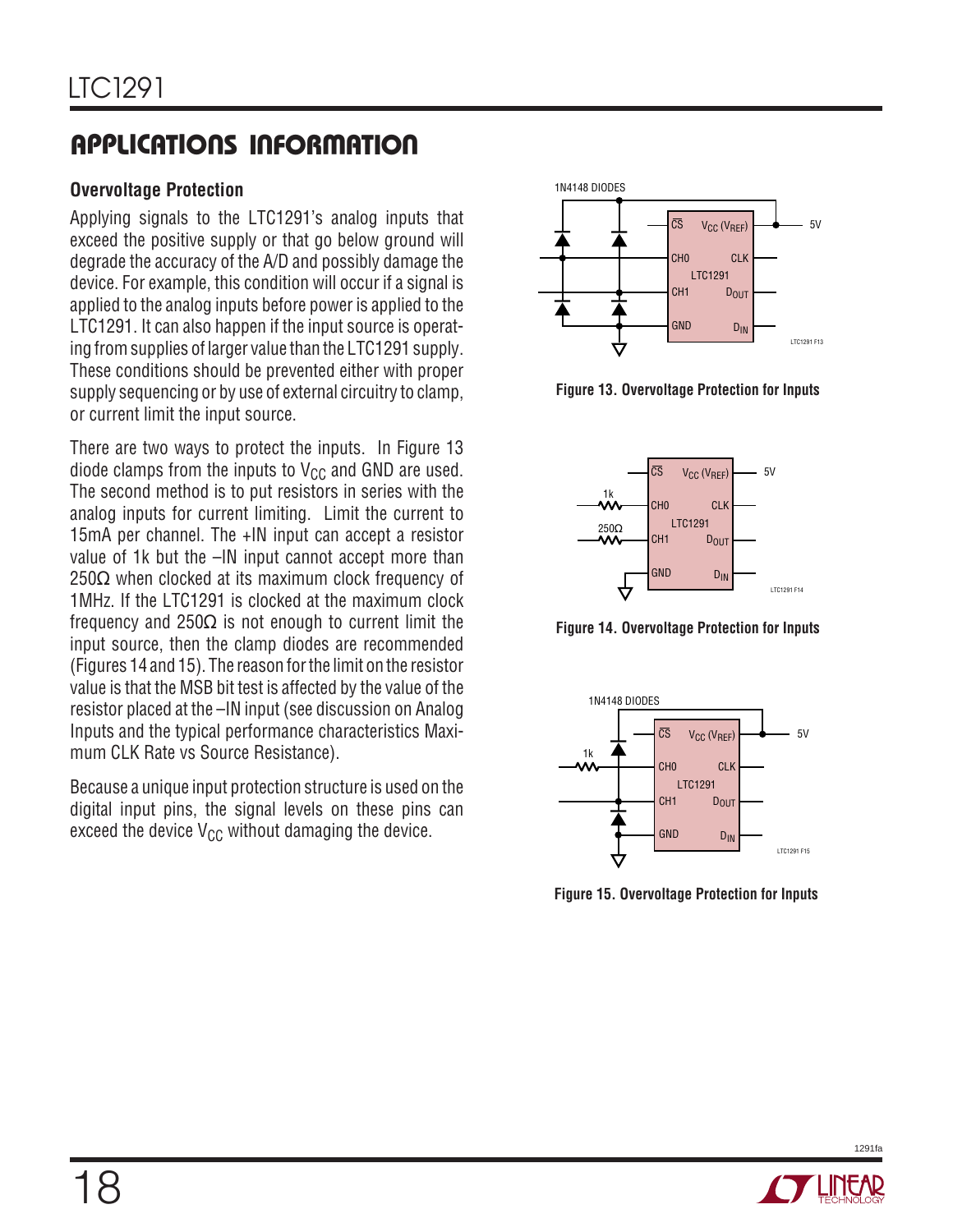### **APPLICATIONS INFORMATION**

#### **A "Quick Look" Circuit for the LTC1291**

Users can get a quick look at the function and timing of the LTC1291 by using the following simple circuit (Figure 16).  $D_{IN}$  is tied to V<sub>CC</sub>. This requires V<sub>IN</sub> be applied to CH1 with respect to the ground plane. The

data is output MSB-first.  $\overline{\text{CS}}$  is driven at 1/64, the clock frequency by the 74HC393 and  $D<sub>OUT</sub>$  outputs the data. The output data from the  $D_{OUT}$  pin can be viewed on a oscilloscope that is set up to trigger on the falling edge of  $\overline{\text{CS}}$  (Figure 17).



**Figure 16. "Quick Look" Circuit for the LTC1291**







19